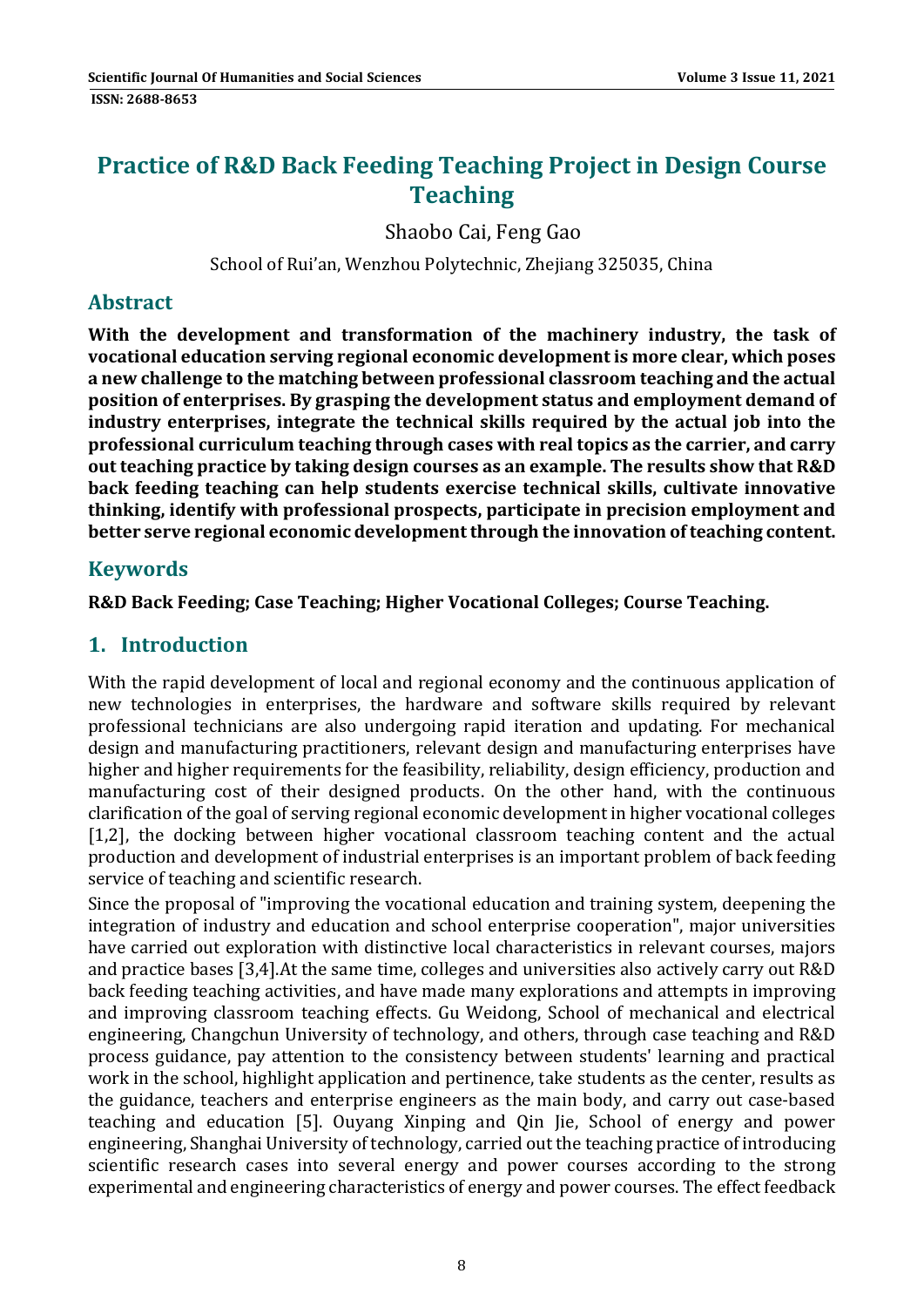was good, which improved students' interest in learning, enhanced students' concentration and promoted students' understanding of the course content [6].

To achieve the goal of made in China 2025, we need a large number of talents who have a solid foundation in mechanical design and master computer-aided design innovation tools, which will also be the core competitiveness of our students in future employment. As an important subject serving the regional economic development, higher vocational colleges need to deeply grasp the development status and employment demand of industry enterprises, take students as the basis, and integrate the technical skills required by the actual job into the professional curriculum teaching through cases with real topics as the carrier, to better understand the development direction and efforts of current industry enterprises. Therefore, it is very necessary for students to master the key technical skills of mechanical design and manufacturing engineers with the help of R&D back feeding teaching.

# **2. Research Basis**

The R&D back feeding teaching is an important feature of higher vocational education to improve the quality of talent training. In order to promote the training of innovative and entrepreneurial talents for the application of new technologies and the integrated development of industry-university research and innovation, improve the talent training quality of higher vocational education, and promote the establishment of high-level vocational colleges, the school strongly supports the organic combination of various topics, inventions, technical service achievements and professional courses to form curriculum teaching cases with distinctive local characteristics and prominent industry characteristics, cultivate technical talents who really understand technology, practice and grounding. Mechanical design and manufacturing are a traditional specialty, which cultivates senior engineering and technical talents who have the basic knowledge and application ability of mechanical design and manufacturing and can engage in design and manufacturing, scientific and technological development, application research, operation management, and sales in the field of mechanical manufacturing in the first line of industrial production.

However, with the continuous change of service objects, the technical skills that students need to master are also changing. Students need to carry out computer-aided design of key parts on the basis of understanding typical mechanical structures. Through the course, students can understand the overall structure of typical machinery, the detailed structure of each assembly, assembly relationship and its basic working principle, be familiar with the application of typical mechanisms and general parts in automotive, automation equipment and other mechanical products, and be able to skillfully use SolidWorks, Auto CAD and other software for computeraided design of typical mechanical structures and automotive parts. Strengthen students' professional and technical skills in combination with practical training.

In the teaching of the existing courses, it mainly helps students understand the basic structure and working principle of main auto parts through theoretical explanation, combined with rich teaching means such as video data, disassembly practice in the training room, physical mapping and virtual assembly, and can carry out computer-aided design of main auto parts through professional software. The course content is mainly composed of 11 modules such as industry status, piston modeling and clutch modeling. At the same time, combined with various cases, students can understand the development of domestic automobile industry and the real needs of surrounding enterprises, stimulate students' patriotism, cultivate national pride, guide students to be familiar with industries, enterprises and posts, and encourage students to be brave and work hard, and participate in industry construction.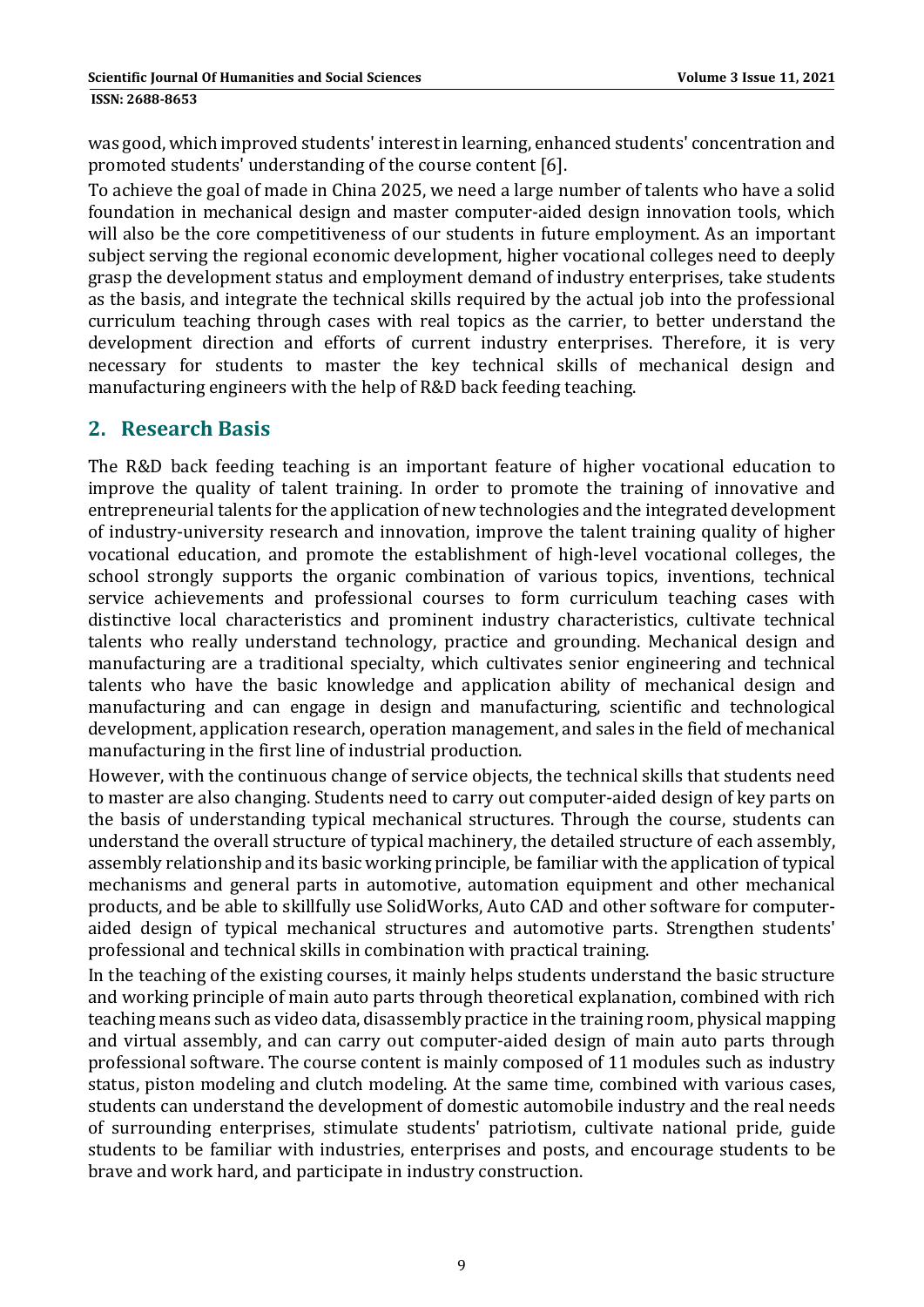# **3. Practice Process**

### **3.1. Innovating of Teaching Content**

Since the concept of intelligent manufacturing has been deeply rooted in the hearts of the people, the design demand of local traditional pillar industries and their supporting tooling and non-standard automation products is increasing day by day, and the requirements for design quality and efficiency are also increasing. The traditional computer aided design related teaching content pays attention to the design basis and the basic operation of software, and there is a gap in the grasp of the new development and trend of the industry. Therefore, it is very necessary to integrate teachers' real product development projects into teaching projects and constantly innovate teaching contents. Connect textbooks with real projects, such as enterprise projects and discipline competitions, and organically integrate them into curriculum teaching. Figure 1 below shows the guiding works of some projects and subject competitions in the course.



**Figure 1.** Guiding works of some projects and subject competitions of the course

#### **3.2. Honing of Technical Skills**

Through the survey of graduates and enterprise visits, it is found that there is a large gap between the relatively solidified technical skills learned by graduates during their study in school and the rapid development and change of enterprise production practice. Therefore, it is necessary to deconstruct, organize and gradually carry out targeted in class training for the technical skills of the real posts of the enterprise and the actual needs of project design. The technical skills do not care about the breadth, but care about the precision and use. Figure 2 below shows the design logic of course technical skill training.



**Figure 2.** Design logic of course technical skill training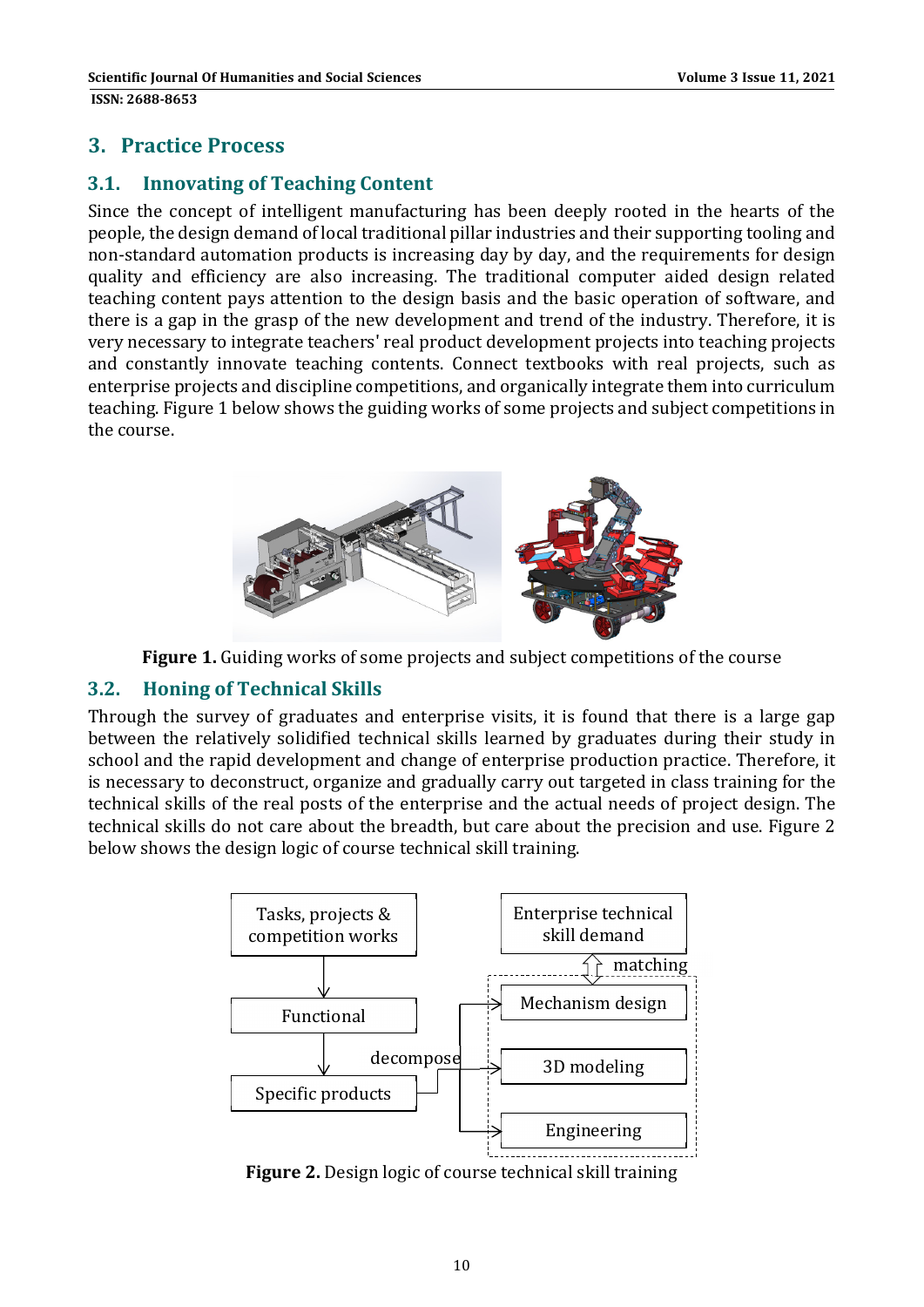# **3.3. Divergent Innovative Thinking**

Innovation is the first driving force leading development and the strategic support for building a modern economic system. For every enterprise and every person, innovation is indispensable for the development of enterprises and the growth of individuals. Therefore, it is necessary to integrate innovative thinking into computer-aided design teaching, run through the whole process of structural design, modeling and drawing, carry out brainstorming and comparative analysis for real design projects, encourage creative design to integrate into in-class training projects, and make new ideas belonging to students on old projects.

#### **3.4. Professional Prospect Recognition**

The traditional split computer-aided design teaching does not integrate the concrete content carrier and the application scene of the learned technical skills. Therefore, by integrating topics, patents, competitions and other contents into teaching, and helping students understand where the learned contents can be applied, what problems can be solved and what social value can be created. It can help students form a more concrete impression of their posts, majors and industries, and it will be easier to recognize the development prospects of their majors and stay in the industry.

#### **3.5. Precise Employment Orientation**

By studying the connection process between students' learning process and enterprise posts, analyze the specific contents of classroom learning and post application, and connect the specific knowledge points to the course (as shown in Figure 3). Make accurate breakthroughs through the teaching of corresponding modules to introduce students to the actual products and job needs of various enterprises. Guide students to practice in relevant enterprises to achieve precise employment.



**Figure 3.** Practice content docking precision employment

# **4. Conclusion**

Through the implementation of R&D back feeding teaching and applied to the teaching of students majoring in mechanical design and manufacturing, the main significance is as follows. (1) With the rapid development of the industry, integrating teachers' R&D projects into teaching cases can improve the lag of teaching content, so that students' teaching content in class needs to keep up with the development of regional industry enterprises.

(2) The design integration and modularity of enterprise products are becoming more and more prominent. Selecting more advanced design concepts and design tools used in R&D projects and carrying out applied teaching can greatly improve the design efficiency and design reliability.